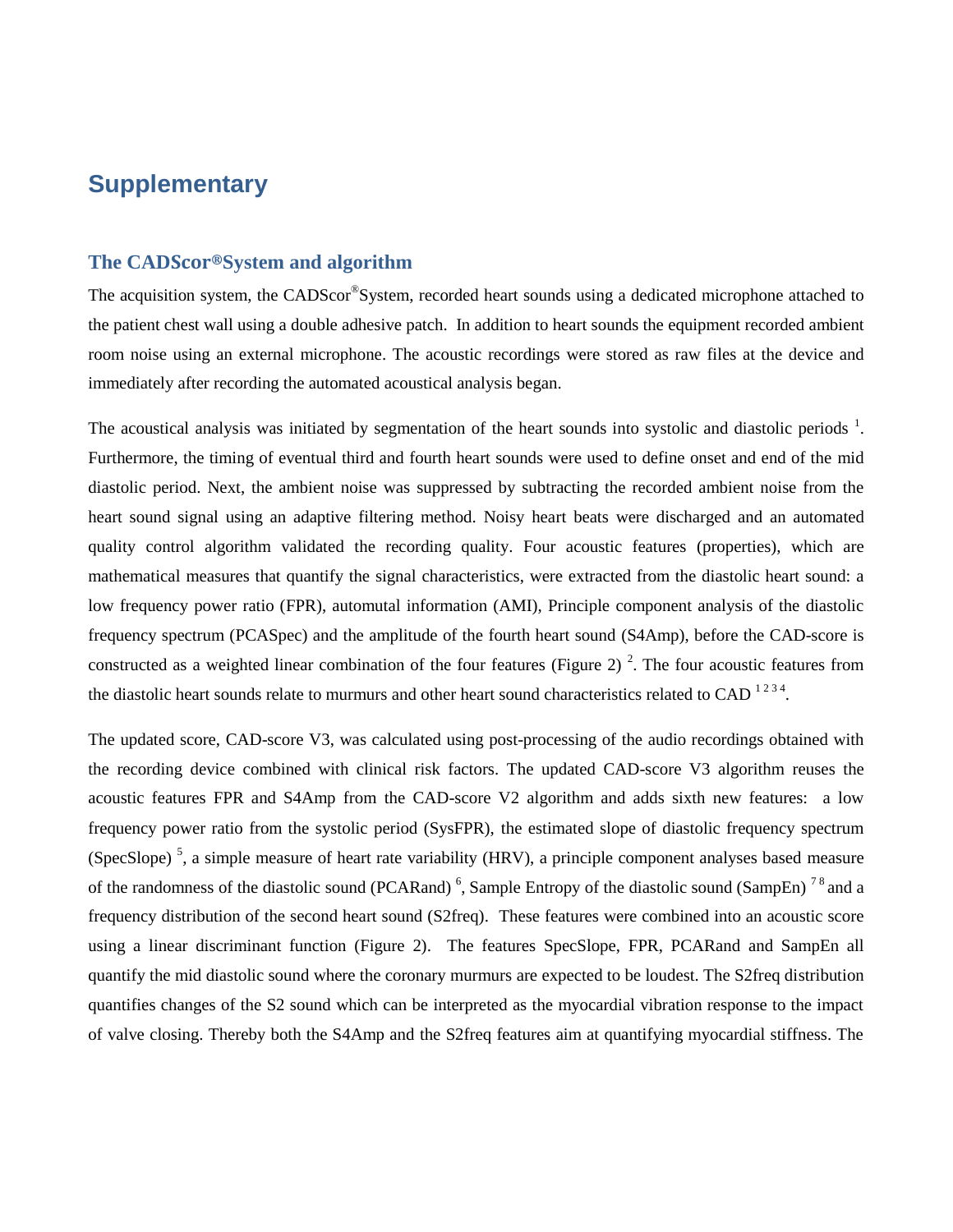systolic feature SysFPR is included to better capture subjects with right coronary artery stenosis where the flow is expected to peak during the systolic period.

Using logistic regression, we then combined the acoustic score with gender, age, and hypertension, defined as systolic blood pressure ≥140 mmHg or receiving antihypertension medicine. This score was then scaled so that 90% of subjects with CAD in the initial Acarix heart sound database had a CAD-score V3 above 20 and such that the minimum CAD-score is zero and maximal CAD-score is 100. All patient with a DF score >85% were classified as having a minimum CAD-score V3 of 21. Hence, a CAD-score value >20 was categorized as abnormal.

### **References**

1 Schmidt SE, Holst-Hansen C, Graff C*, et al*. Segmentation of heart sound recordings by a duration-dependent hidden markov model. *Physiol Meas* 2010;**31**: 513-29.

2 Winther S, Schmidt SE, Holm NR*, et al*. Diagnosing coronary artery disease by sound analysis from coronary stenosis induced turbulent blood flow: Diagnostic performance in patients with stable angina pectoris. *Int J Cardiovasc Imaging* 2016;**32**: 235-45

3 Schmidt S, Holst-Hansen C, Hansen J*, et al*. Acoustic features for the identification of coronary artery disease. *IEEE Trans Biomed Eng* 2015;**62**:2611-19

4 Semmlow J, Rahalkar K. Acoustic detection of coronary artery disease. *Annu Rev Biomed Eng* 2007;**9**: 449- 69.

5 Shukla S, Dandapat S, Prasanna SRM. Spectral slope based analysis and classification of stressed speech. *Int J Speech Technol* 2011;**14**: 245-58

6 Giuliani A, Colafranceschi M, Webber CL*, et al*. A complexity score derived from principal components analysis of nonlinear order measures. *Phys A Stat Mech Appl* 2001;**301**: 567-88

7 Richman JS, Moorman JR. Physiological time-series analysis using approximate entropy and sample entropy. *Am J Physiol Heart Circ Physiol* 2000;**278**: H2039-49

8 Schmidt SE, Hansen J, Hansen CH, Toft E, Struijk JJ. Comparison of sample entropy and AR-models for heart sound-based detection of coronary artery disease. *Comput Cardiol* 2010;**37**:385-8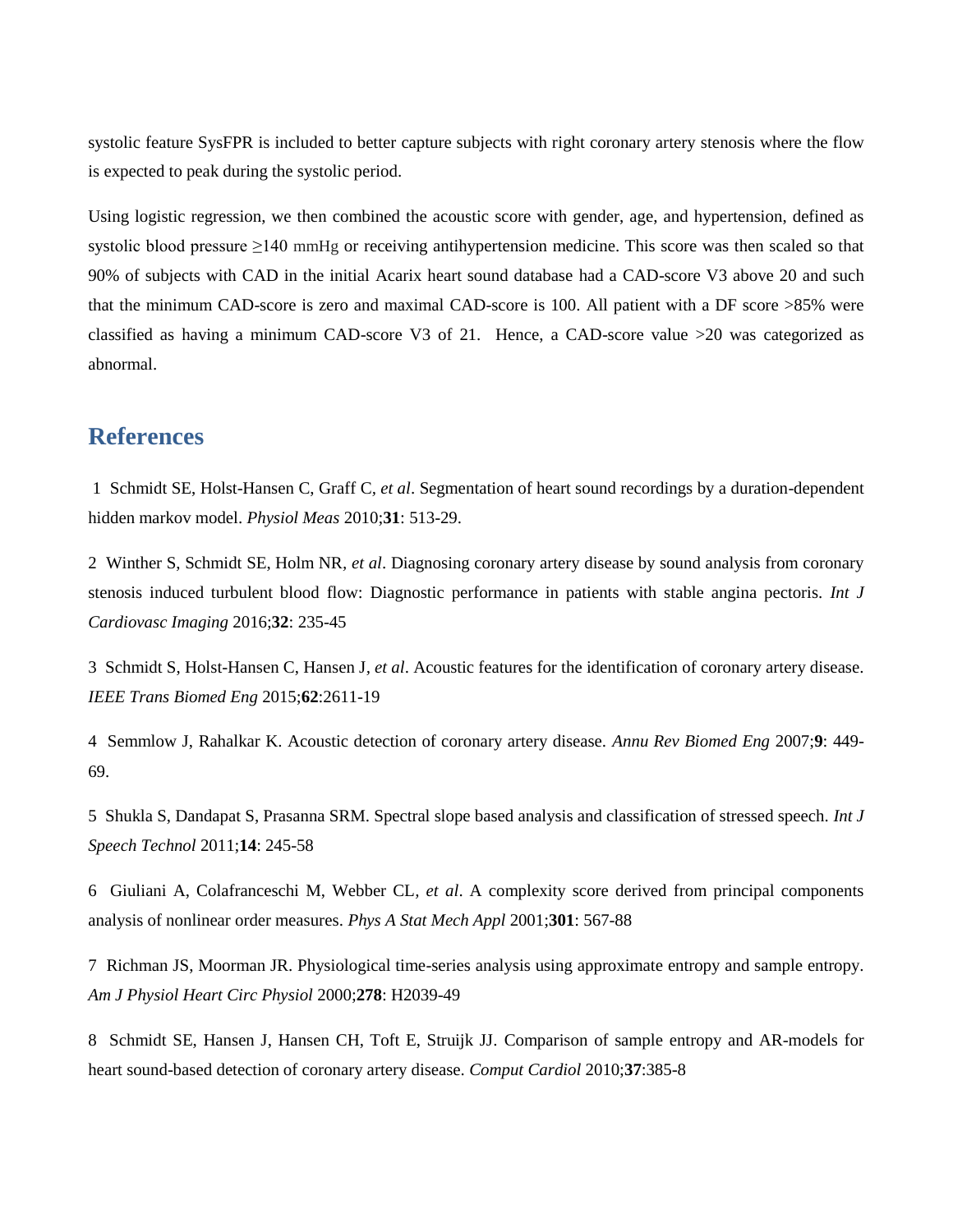#### Table S1,

| Table S1A Acoustic CAD-score V2         |             |
|-----------------------------------------|-------------|
| Analysis not performed                  | $12(0.7\%)$ |
| Arrhythmia                              | $46(2.8\%)$ |
| Too much noise or too weak heart signal | $50(3.0\%)$ |
| IC4 could not be identified             | 48 (2.8%)   |
| Device-related problems                 | 29 (1.7%)   |
| Other                                   | $5(0.3\%)$  |
| Total                                   | 190 (11.4%) |

| Table S1B CAD-score V3                  |             |  |  |
|-----------------------------------------|-------------|--|--|
| Analysis not performed                  | $12(0.7\%)$ |  |  |
| Arrhythmia                              | 46 (2.8%)   |  |  |
| Too much noise or too weak heart signal | 50 (3.0%)   |  |  |
| IC4 could not be identified             | 48 (2.8%)   |  |  |
| Device-related problems                 | 29 (1.7%)   |  |  |
| Short systolic period                   | $14(0.8\%)$ |  |  |
| Other                                   | $5(0.3\%)$  |  |  |
| <b>Total</b>                            | 204 (12.3%) |  |  |

Table S1, Tables stating reasons for missing acoustic CAD-score V2 (S1A) and CAD-score V3 (S1B).

Values are n (%)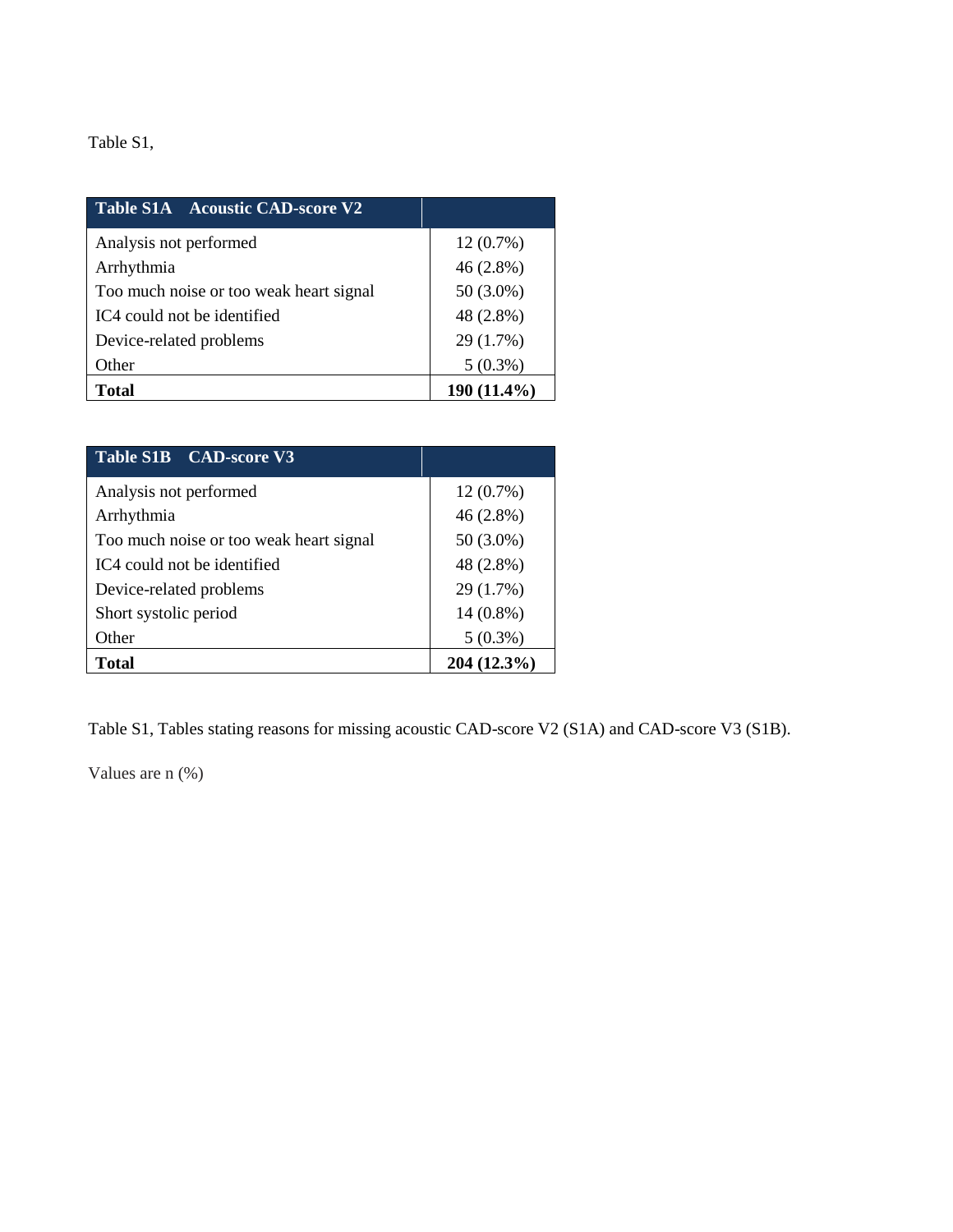#### Table S2,

| <b>Table S2A</b> | <b>CAD-score Version 3</b><br><b>Training cohort</b> |                     | <b>CAD-score Version 3</b><br><b>Validation cohort</b> |                     | <b>P-value</b> |
|------------------|------------------------------------------------------|---------------------|--------------------------------------------------------|---------------------|----------------|
| <b>AUC</b>       | 73.9                                                 | $(CI: 67.0 - 80.8)$ | 71.3                                                   | $(CI: 65.6 - 77.0)$ | $= 0.29$       |
| Sensitivity      | 82.8                                                 | $(CI: 70.6 - 91.4)$ | 80.0                                                   | $(CI: 70.5 - 87.5)$ | $= 0.67$       |
| Specificity      | 53.7                                                 | $(CI: 49.3 - 58.1)$ | 51.9                                                   | $(CI: 48.4 - 55.5)$ | $= 0.53$       |
| <b>PPV</b>       | 16.6                                                 | $(CI: 12.5 - 21.3)$ | 17.0                                                   | $(CI: 13.6 - 20.8)$ | $= 0.88$       |
| <b>NPV</b>       | 96.6                                                 | $(CI: 93.8 - 98.3)$ | 95.5                                                   | $(CI: 93.0 - 97.3)$ | $= 0.48$       |

| <b>Table S2B</b> | <b>CAD-score Version 3</b><br><b>Training cohort</b> |                     | <b>CAD-score Version 3</b><br><b>Validation cohort</b> |                   | <b>P-value</b> |
|------------------|------------------------------------------------------|---------------------|--------------------------------------------------------|-------------------|----------------|
| <b>AUC</b>       | 73.5                                                 | $(CI: 66.5 - 80.5)$ | 69.9                                                   | $(CI: 63.9-75.9)$ | $= 0.23$       |
| Sensitivity      | 84.6                                                 | $(CI:71.9-93.1)$    | 78.7                                                   | $(CI:68.7-86.6)$  | $= 0.41$       |
| Specificity      | 53.9                                                 | $(CI:49.5-58.2)$    | 52.1                                                   | $(CI:48.5-55.7)$  | $= 0.51$       |
| <b>PPV</b>       | 15.4                                                 | $(CI: 11.4-20.1)$   | 15.9                                                   | $(CI:12.6-19.7)$  | $= 0.78$       |
| <b>NPV</b>       | 97.3                                                 | $(CI:94.7-98.8)$    | 95.5                                                   | $(CI:93.0-97.3)$  | $= 0.23$       |

Table S2, Diagnostic accuracy of CAD-score Version 3 with a cut-off of 20 divided by trainings (n=593) vs. validation (n=1082) cohort according to a reference of S2A) anatomically significant stenosis diagnosed with core lab QCA and S2B) hemodynamically significant stenosis diagnosed with invasive FFR as reference.